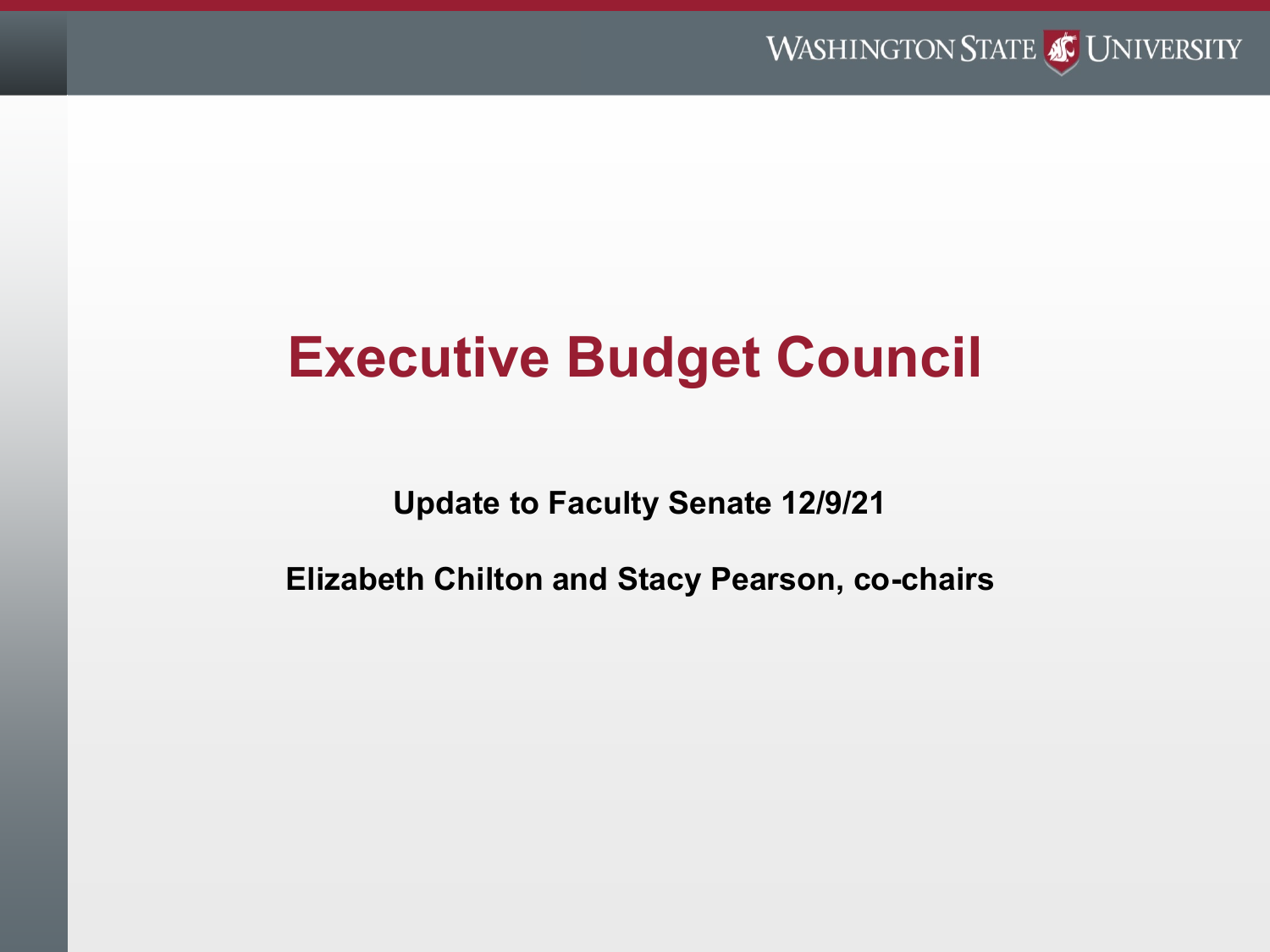# **Executive Budget Council**

- Engage the WSU system community in understanding our current practices in both allocating resources and assessing costs.
- Explore national best practices in resource allocation in higher education.
- Establish guiding principles for desired changes to the management of cost structures and resource allocation.
- Propose specific changes to our resource allocation methodology to support the system strategic plan and priorities.
- Propose a holistic budget model that incentivizes revenue growth and promotes accountability by utilizing success metrics.
- Facilitate transparent and informative budget communications with the WSU community.
- Recommend budget policies to support our strategic priorities, fiscal accountability and inclusive of all university funds.

## *https://provost.wsu.edu/ebc/*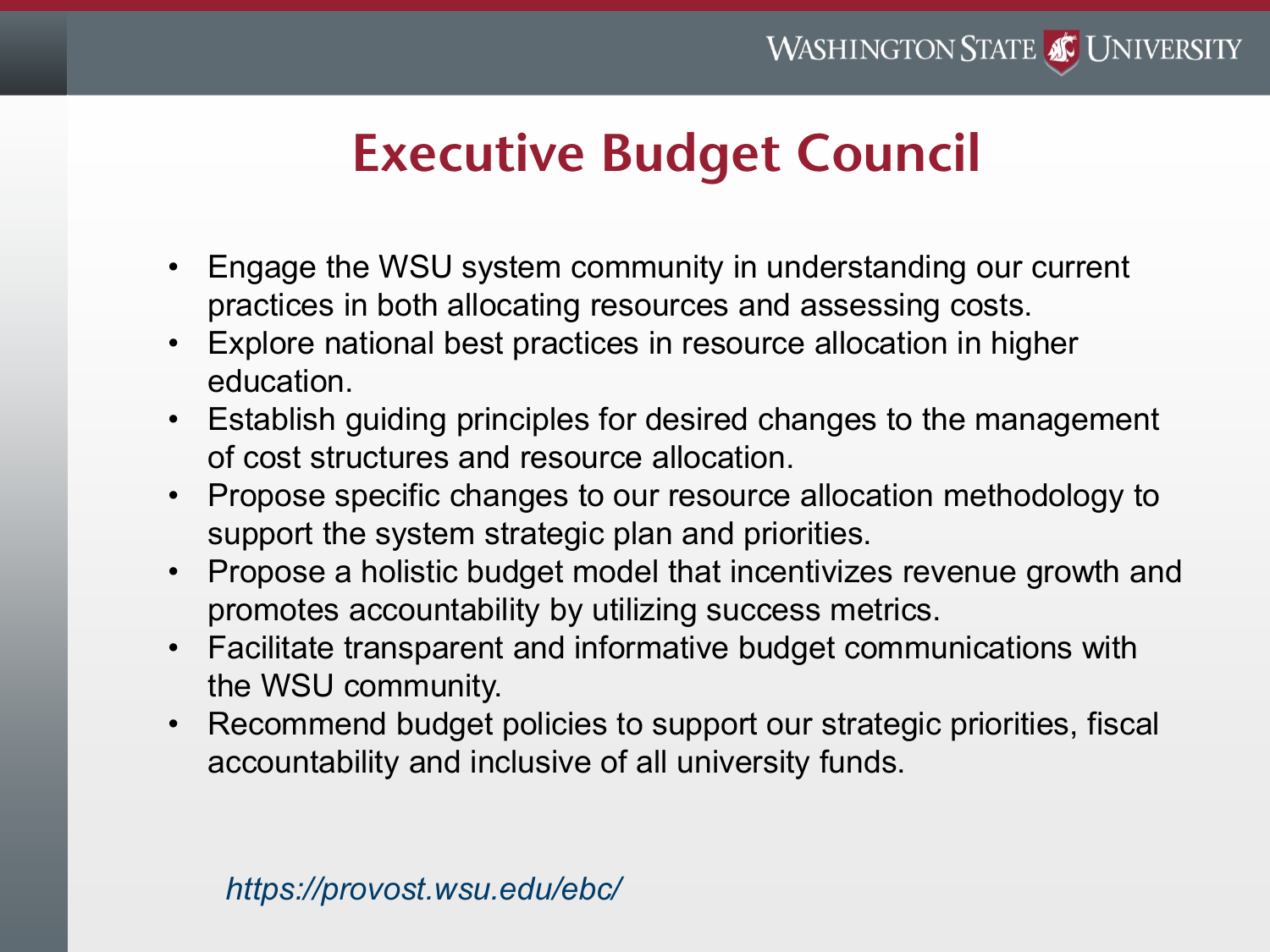# **EBC Members:**

- Elizabeth Chilton and Stacy Pearson (Co-Chairs)
- Marwa Aly, Vice President, Graduate and Professional Student Association
- Celestina Barbosa-Leiker, Associate Professor, College of Nursing and Vice Chancellor for Research, WSU Health Sciences Spokane
- Bryan Blair, Chief Operating Officer, WSU Athletics
- Dave Cillay, Vice President for Academic Outreach and Innovation and Chancellor, Global Campus
- Sandra Haynes, Chancellor, WSU Tri-Cities
- Chip Hunter, Dean, Carson College of Business
- Linda McDermott, Assistant Vice President for Finance, Division of Student Affairs
- Brian Patrick, Student Government Council Representative and President, Associated Students of Washington State University
- Margaret Singbeil, Program Administrative Manager, WSU Seattle
- Don Holbrook, Budget Director, Academic Affairs (Ex-officio)
- Kristina Peterson-Wilson, Chief of Staff, Provost's Office (Ex-officio)
- Kelley Westhoff, Executive Director for Budget and Planning (Exofficio)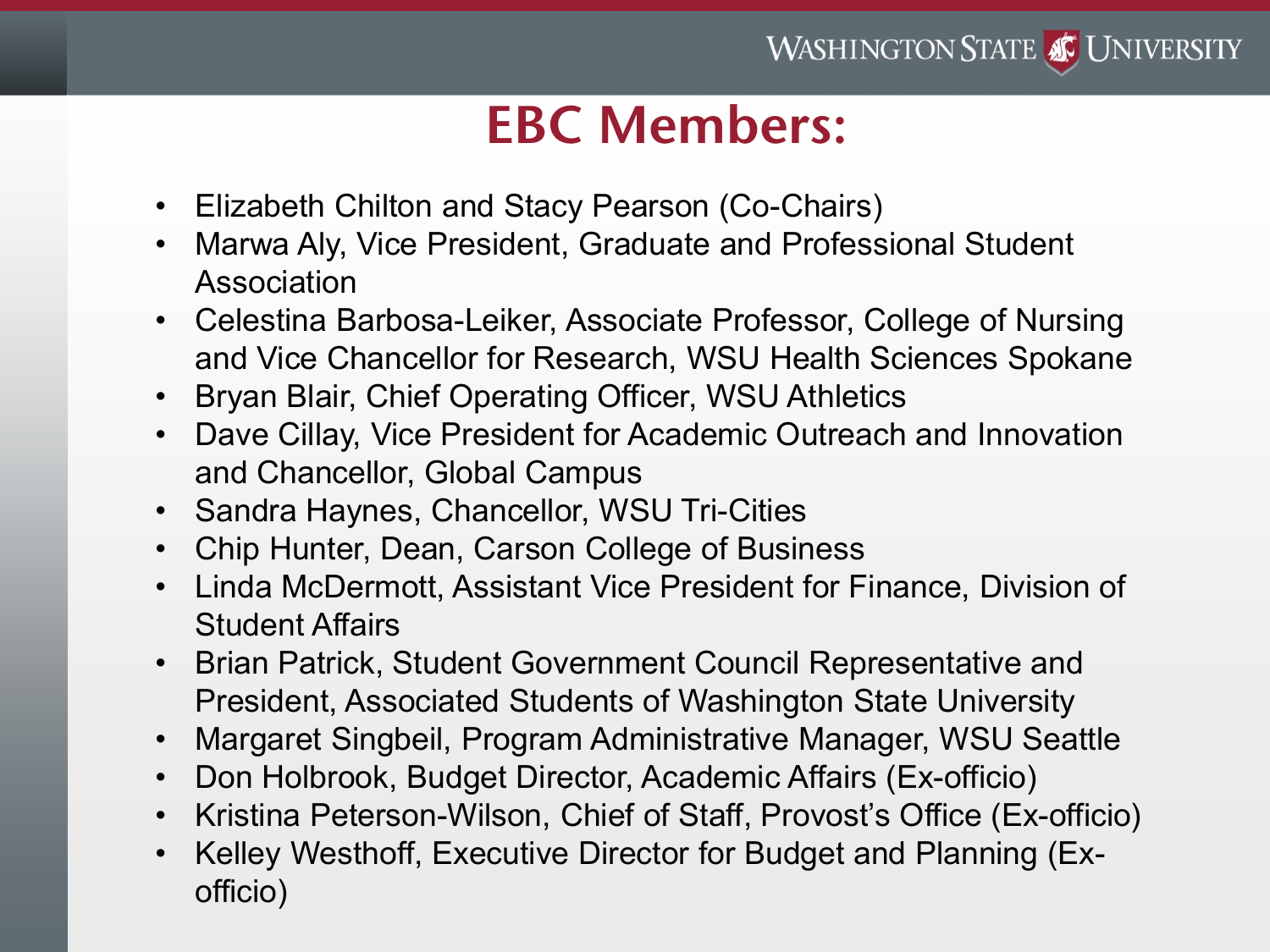# **Clearly articulate budget values and model guiding principles**

## **Budgeting Values**

- Predictable basis for planning and introducing new programs
- Disciplined, analytics-oriented approach to understanding program investments
- Recognition units are at different stages of development and have varied resource needs
- **Increased transparency and** sustainability
- Alignment of resource allocation, accountability, and responsibility
- Revenue growth, and increased resources to recruit, retain, and develop faculty, balanced with collaboration

## **Budget Model Guiding Principles**

- **Ensure a culture that promotes a balance among research,** educational opportunity and public service.
- **Incentivize activities that align with the strategic plan and** focus on campus success areas including quality, student success and innovation.
- Enhance visibility, forecasting and planning to promote a culture of evidence, fiscal responsibility, and accountability.
- Reinforce the common good in immediate and future University goals by balancing local and central roles and responsibilities when evaluating competing values, needs and resources.
- Be transparent and use simple, consistent and fair methodologies to allocate resources to facilitate effective decision making at all appropriate levels.
- **Demonstrate a deep commitment to inclusiveness through** constituent engagement and promote collaboration and a holistic view of the University.

**provost.wsu.edu**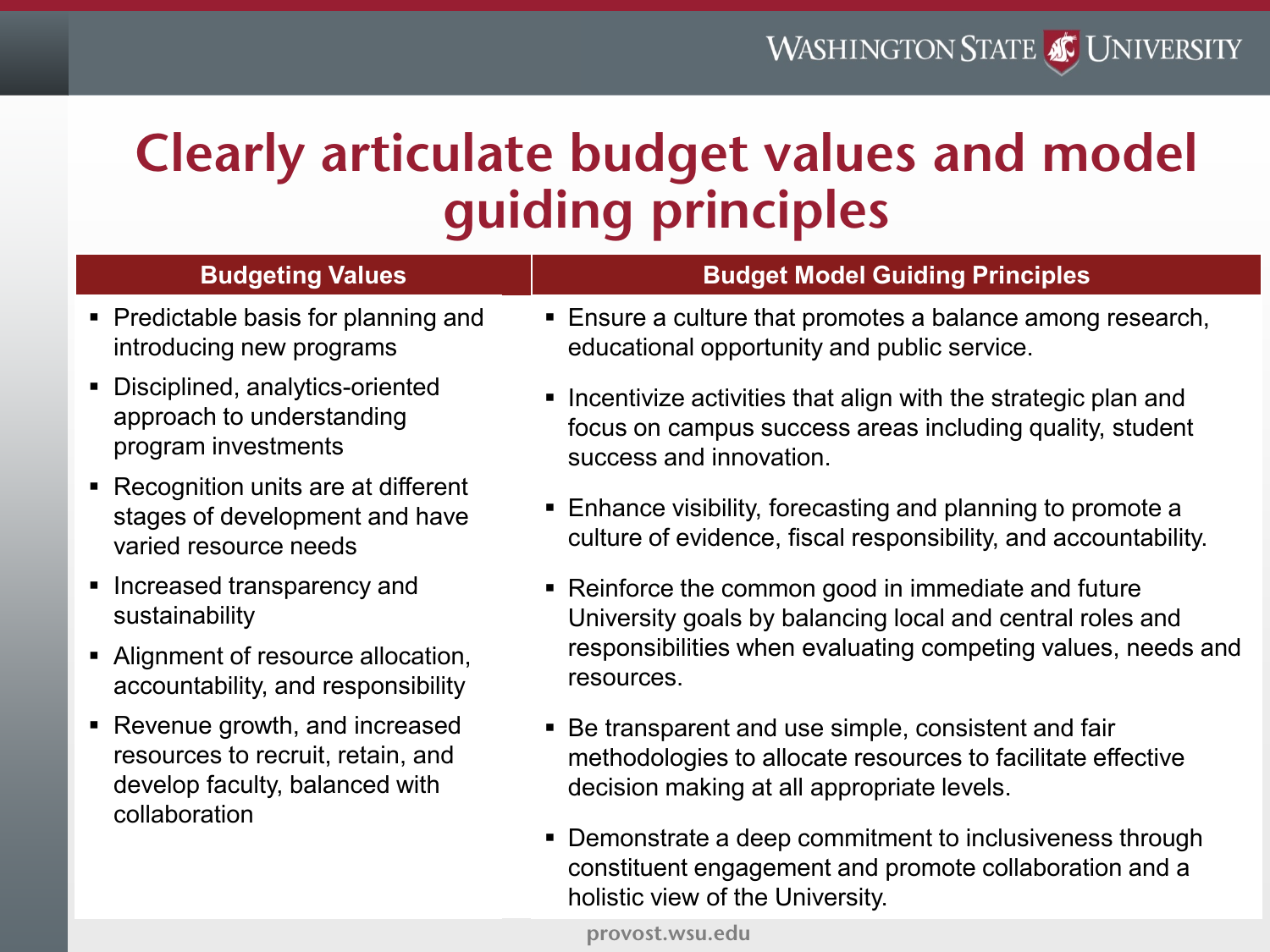# **All-funds approach**



## *Advantages*

- Shifts focus of budgeting conversations from expenses to both expenses and revenues
- **Enhances transparency by showing all** sources of revenue and expense
- Aligns best with our guiding principles budgeting
- Eases budget process in down years
- **Enables joint program investment**

## *Considerations*

- Transition to adjust to both new model and new approach to reporting funds
- Need for additional assumptions for previously non-budgeted fund types
- Additional reporting and administrative efforts

**An "all-funds" approach enhances to the current model because of the added transparency and ability to align with revenues and incentives to support the strategic plan.**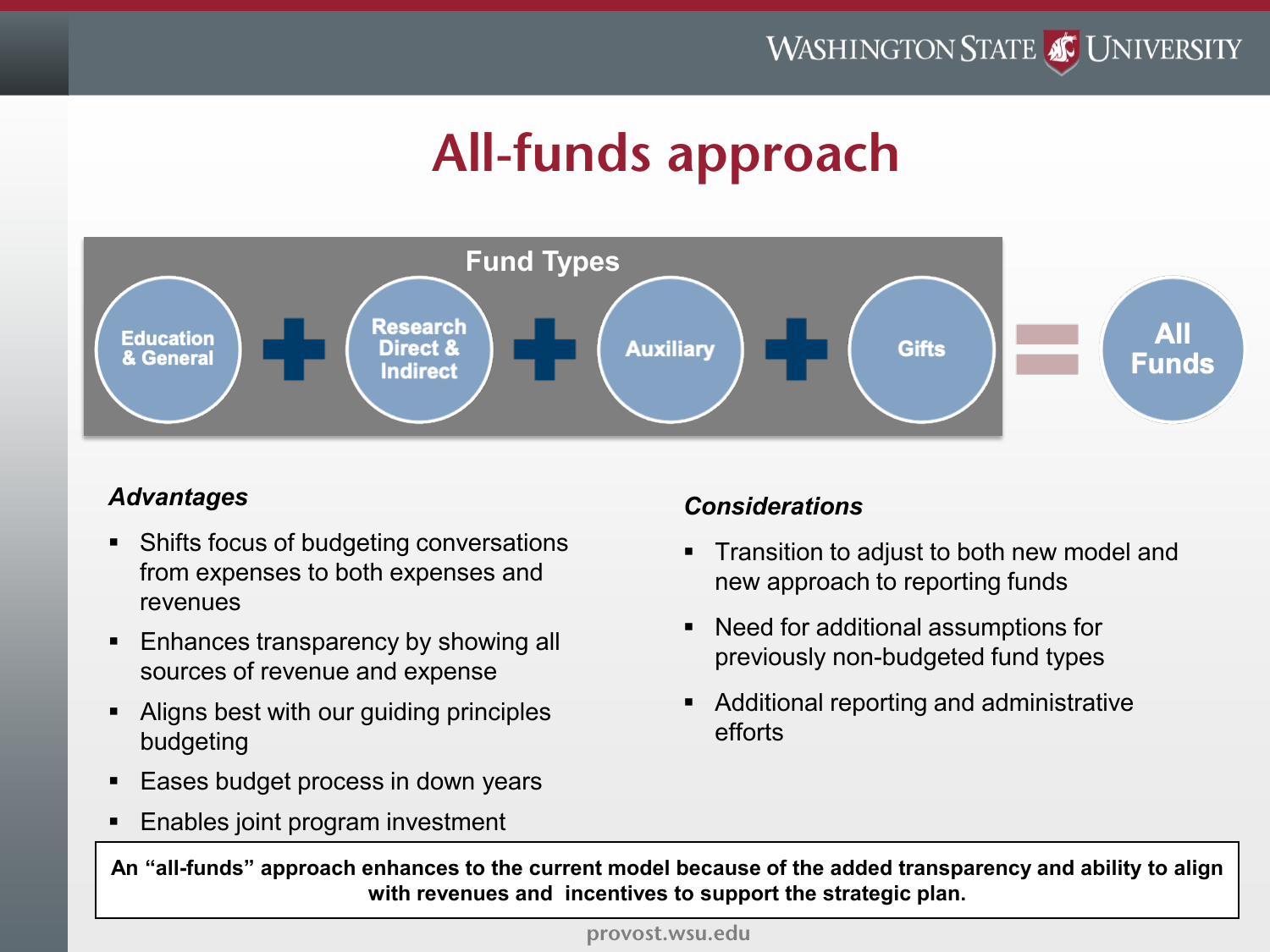# **Typical Model for Budgeting in Higher Education**

| <b>More Centralized Models</b>                                                                                                                                                                                                                                                                                                                                                   |                                                                                                                                                                                                                                                            |                                                                                                                                                                                                                                                                                                                                         | <b>More Decentralized Models</b>                                                                                                                                                                                                                                                                                                                                                                             |                                                                                                                                                                                                                                                            |
|----------------------------------------------------------------------------------------------------------------------------------------------------------------------------------------------------------------------------------------------------------------------------------------------------------------------------------------------------------------------------------|------------------------------------------------------------------------------------------------------------------------------------------------------------------------------------------------------------------------------------------------------------|-----------------------------------------------------------------------------------------------------------------------------------------------------------------------------------------------------------------------------------------------------------------------------------------------------------------------------------------|--------------------------------------------------------------------------------------------------------------------------------------------------------------------------------------------------------------------------------------------------------------------------------------------------------------------------------------------------------------------------------------------------------------|------------------------------------------------------------------------------------------------------------------------------------------------------------------------------------------------------------------------------------------------------------|
| <b>Incremental</b>                                                                                                                                                                                                                                                                                                                                                               | <b>Formula</b>                                                                                                                                                                                                                                             | <b>Incentive-Based</b>                                                                                                                                                                                                                                                                                                                  | <b>RCB</b>                                                                                                                                                                                                                                                                                                                                                                                                   | <b>ETOB</b>                                                                                                                                                                                                                                                |
| Current<br>$\blacktriangleright$<br>budget acts<br>as "base; "<br>annual budget<br><i>increments</i><br>adjust base.<br>Alignment of<br>$\blacktriangleright$<br>revenues and<br>costs is not<br>clear.<br>$\blacktriangleright$<br>Encourages<br>"use-it or lose- $\triangleright$<br>it" spending<br>$\triangleright$<br><b>Not</b><br>responsive to<br>change in<br>activity. | Unit-based<br>$\blacktriangleright$<br>model<br>focused on<br>providing<br>equitable<br>funding.<br>Unit rates are<br>$\blacktriangleright$<br>input-based<br>and<br>commonly<br>agreed upon.<br>Majority of<br>revenues are<br>not aligned<br>with costs. | Unit-based model<br>$\blacktriangleright$<br>focused on<br>rewarding mission<br>delivery.<br>$\blacktriangleright$<br>Unit rates are<br>output-based and<br>commonly agree<br>upon.<br>May sacrifice quality<br>$\blacktriangleright$<br>of outputs (gaming).<br>Time-lag between<br>$\blacktriangleright$<br>decisions and<br>results. | Incentives tailored to $\triangleright$<br>$\blacktriangleright$<br>emphasize strategic<br>needs and promote<br>entrepreneurship.<br>Tax rate on all<br>$\blacktriangleright$<br>unrestricted<br>revenues.<br>Incentives are more<br>$\blacktriangleright$<br>"hard-wired" and<br>may inhibit<br>collaboration and/or<br>impede success of<br>institutional<br>priorities.<br>Aligns revenues with<br>costs. | <b>Extremely de-</b><br>centralized model.<br>$\blacktriangleright$<br>Academic units<br>effectively operate<br>as their own<br>financial entities.<br>Very little strategic<br>$\blacktriangleright$<br>control held by the<br>central<br>administration. |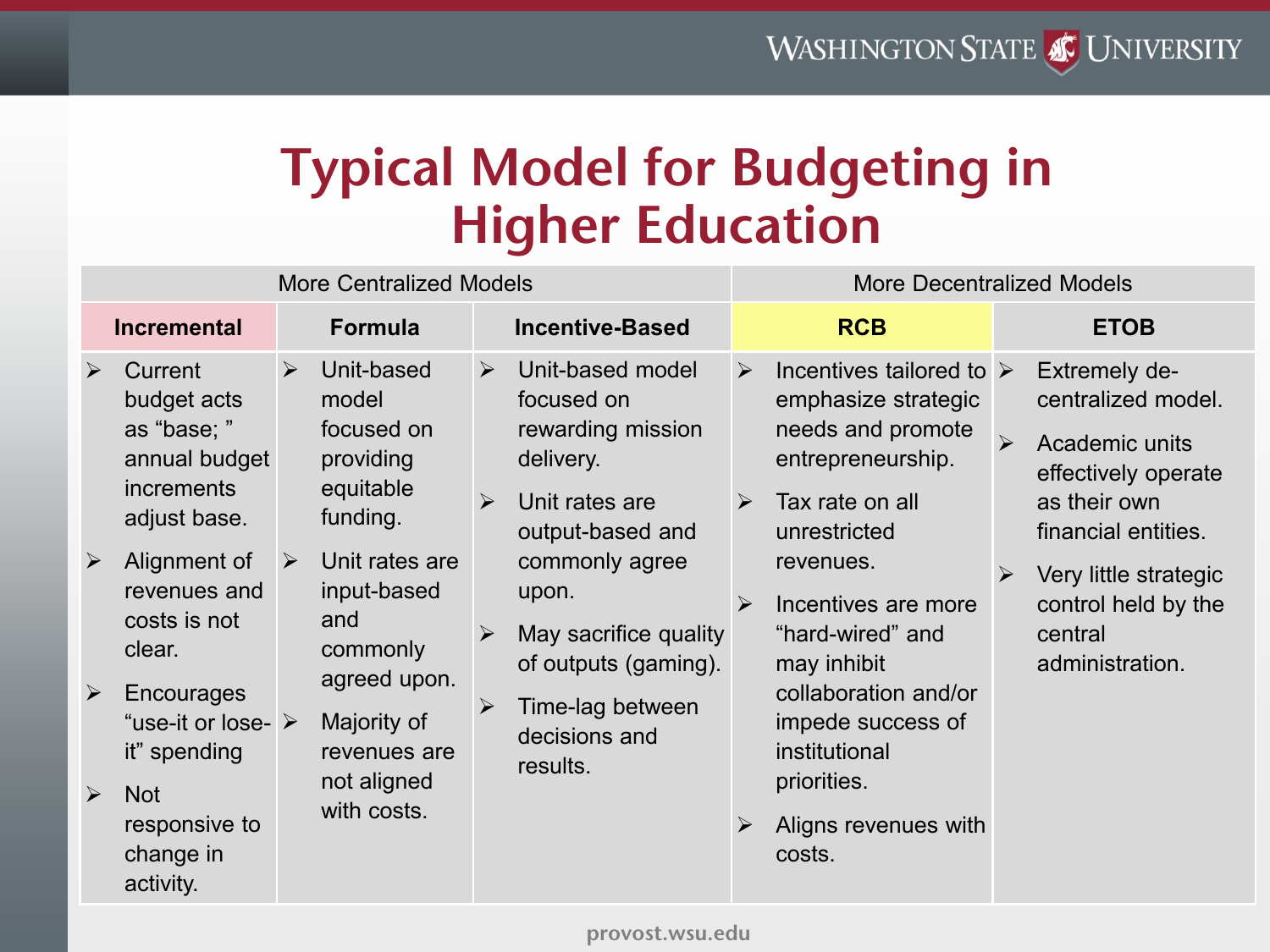## **WASHINGTON STATE AT UNIVERSITY**

## **While RCM budgeting is commonly perceived as an entirely de-centralized budget model, several incentive-based iterations exist.**

### **Responsibility Centered Management (RCM) Budget Model Iterations**

- A higher degree of central authority
- Local units keep a majority of their revenue but give up more through a higher subvention "tax" paid
- Through increased tax revenue, central administration has greater ability to subsidize colleges, fund strategic initiatives, and support mission-related programs
- This iteration has been the most commonly implemented since 2005

- Some centralized authority
- Local units keep most of the revenue they generate, but give up some to a central pool through a subvention "tax" paid
- Taxes generated can be used by the central administration to subsidize colleges, fund strategic initiatives, and support mission-related programs
- Generally low tax rate applied to all unrestricted revenues (in addition to indirect cost recoveries)
- These models were most frequently implemented from 1990 to 2004

### **Customized RCM Budgeting Traditional RCM Budgeting Each Tub on its Own Bottom (ETOB)**

- Extremely de-centralized model
- Academic units essentially operate as their own financial entities
- Very little strategic control held by the central administration
- No ability to smooth schools market forces impacts differentially
- Under-performing units must cut costs or generate more revenue to cover any losses incurred
- Only three U.S. institutions use this extreme iteration, one of which is shifting away

#### *More centralized Less centralized*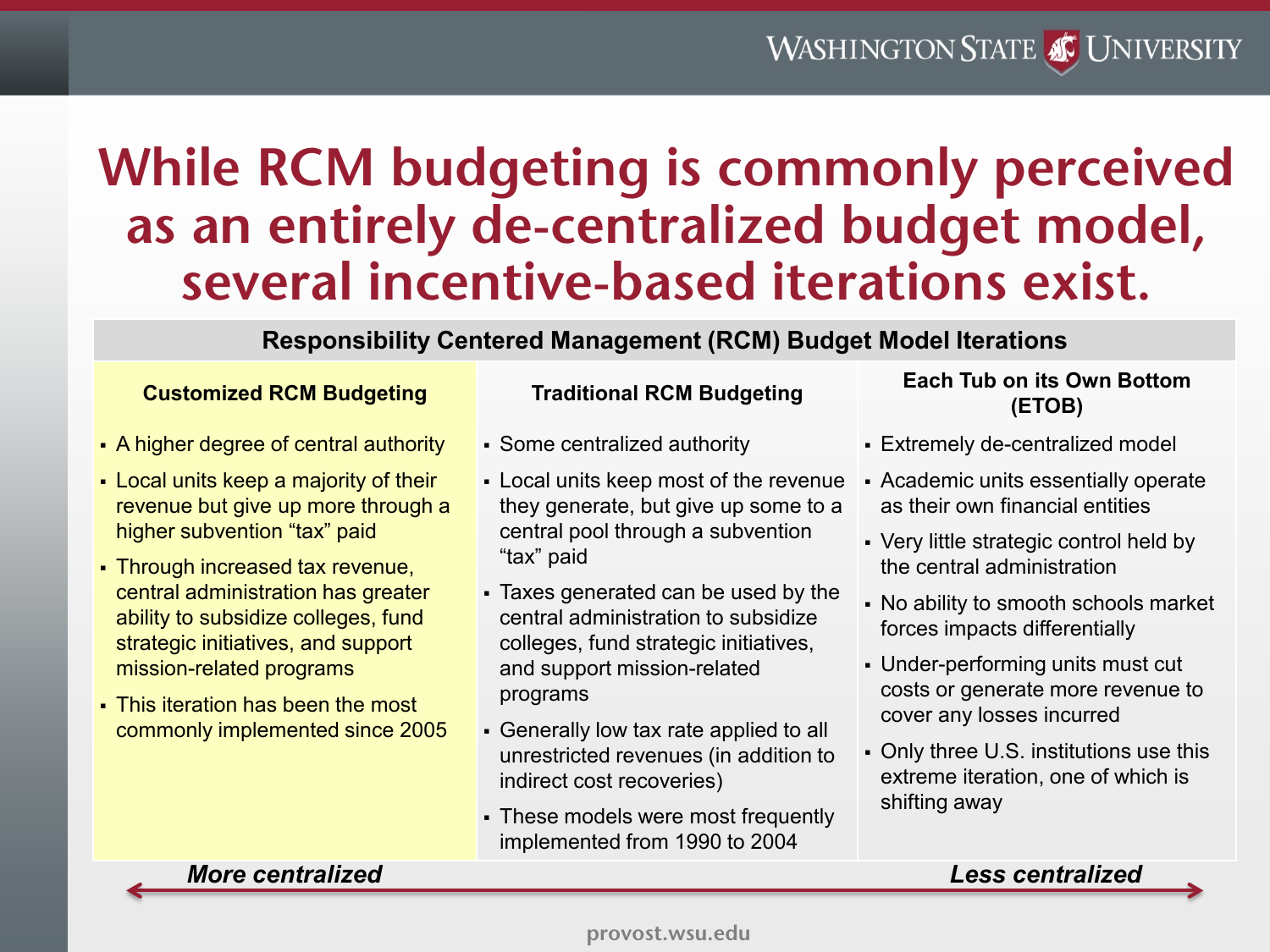# **All RCB models are generally include four elements**

| <b>Benefit</b>                    | <b>Description of Benefits</b>                                                                                                                                                                       |
|-----------------------------------|------------------------------------------------------------------------------------------------------------------------------------------------------------------------------------------------------|
|                                   | • Models define ownership of revenues between central administration and the centers which generate<br>them                                                                                          |
| Devolution of<br><b>Revenue</b>   | • In particular: Tuition and fee revenues, direct research revenue, indirect (F&A) research revenues,<br>and endowment and gift revenues                                                             |
|                                   | • Models also define "ownership" of state appropriations based-on agreed upon methodologies                                                                                                          |
|                                   | . Optimal decision-making requires that the full costs of activities be understood, not just direct costs,<br>but also those associated with facilities usage and central services provided and used |
| <b>Allocation of Costs</b>        | • An understanding of how indirect costs are allocated enables planners to estimate full marginal costs<br>of proposed initiatives                                                                   |
|                                   | ■ Each center pays for its total costs, direct plus indirect                                                                                                                                         |
|                                   | • The provision of direct resources for strategic initiatives benefits the whole of the institution                                                                                                  |
| Use of<br><b>Subvention Pools</b> | • Allocations from central sources to responsibility centers called "subventions" can be used to offset<br>mission-critical units with high operating costs                                          |
|                                   | In part, this can help addresses the economic problem of the commons                                                                                                                                 |
|                                   | As units move down the spectrum of revenue ownership, the system requires increased bottom-line                                                                                                      |
| <b>Financial</b>                  | responsibility and rewards for strong fiscal performance:                                                                                                                                            |
| <b>Accountability</b>             | - i.e., Centers begin to retain more and more of the positive operating margins and are responsible<br>for repaying negative ones                                                                    |
|                                   | • Financial accountability is a means, not an end in universities, and annual budget plans must still be<br>reviewed and approved by university leaders                                              |
|                                   |                                                                                                                                                                                                      |